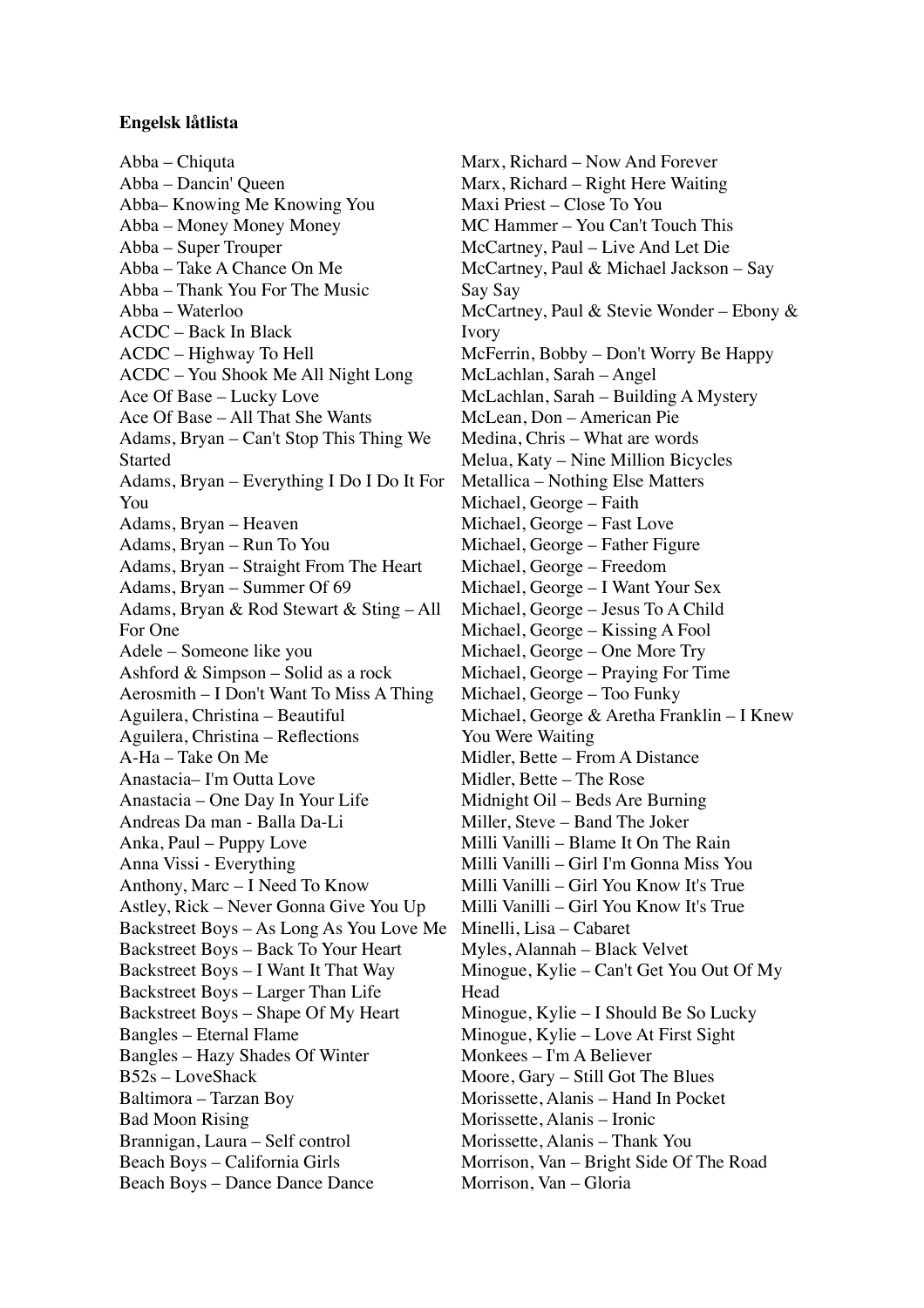Beach Boys – Kokomo Beach Boys – Ronk N Roll Music Beastie Boys – Fight For Your Right To Party Light Beatles – A Hard Day's Night Beatles – All My Loving Beatles – All You Need Is Love Beatles – Can't Buy Me Love Beatles – Day Tripper Beatles – Drive My Car Beatles – Eight Days A Week Beatles – Get Back Beatles – Here Comes The Sun Beatles – Here There And Everywhere Beatles – Hey Jude Beatles – I Saw Her Standing There Beatles – Lady Madonna Beatles – Let It Be Beatles – Love Me Do Beatles – Ticket To Ride Beatles – Twist And Shout Beatles– When I'm Sixty-Four Beatles – Yellow Submarine Beatles – Yesterday Beatles – Ob-La-Di Ob-La-Da Bellamy Brothers– Let Your Love Flow Bee Gees – Night Fever Bee Gees – Jive Talkin' Bee Gees – Tragedy Bee Gees – Stayin' Alive Bee Gees – You Should Be Dancing Bee Gees – Words Bee Gees – You Win Again Bega, Lou– Mambo No. 5 Belafonte, Harry – Day-O The Banana Boat Song Belafonte, Harry – Jamaica Farewell Berry, Chuck – Roll Over Beethoven Berry, Chuck – Johnny B. Goode Berlin – Take My Breath Away Berry, Chuck – Johnny B. Goode Berry, Chuck – No Particular Place To Go Berry, Chuck – Rock And Roll Music Berry, Chuck – Roll Over Beethoven Bill Medley – The time of my life Blige, Mary J. – You Make Me Feel Like A Natural Woman Blondie – French Kissin' In The USA Blondie – Maria Blue lagoon - Now that we found love Blues Brothers – Everybody Needs Somebody Parton, Dolly – PMS Blues Blues Brothers – Gimme Some Lovin'

Morrison, Van – Moondance Morrison, Van – Whenever God Shines His Morrison, Van – Have I Told You Lately Morrison, Van – Brown Eyed Girl Mr. Big – To Be With You Mr. Mister – Broken Wings Mraz, Jason – I´m Yours Mullins, Shaun – Lullaby Mungo, Jerry – In The Summertime Nazareth – Love Hurts Nelson, Ricky – Hello Mary Lou Nelson, Willie – Crazy Nelson, Willie – To All The Girls l've Loved Before Nena – 99 Luftballoons Neneh, Cherry – Buffalo Stance New Kids On The Block – Step By Step Newton-John, Olivia – Hopelessly Devoted To You Newton-John, Olivia – Physical Nelson, Willie – Always On My Mind Nick Lachey - What´s left of me Nirvana – Smells Like Teen Spirit No Doubt – Don't Speak No Doubt – Just A Girl NSYNC – Bye Bye Bye NSYNC – It's Gonna Be Me NSYNC – This I Promise You Oasis – Wonderwall Ocean, Billy – Get Outta My Dreams Get Into My Car Ocean, Billy – When The Going Gets Tough Orbison, Roy – Blue Angel Orbison, Roy – Blue Bayou Orbison, Roy – In Dreams SCB403 Orbison, Roy – Oh Pretty Woman Orbison, Roy – Only The Lonely Orbison, Roy – Running Scared Orbison, Roy – Sweet Dream Baby Orbison, Roy – You Got It Osmond, Donny – Puppy Love O'Sullivan, Gilbert – Alone Again Naturally Outkast – Hey Ya Palmer, Robert – Addicted To Love Paris Hilton - Stars are blind Parton, Dolly – Jolene Parton, Dolly – Nine To Five Parton, Dolly – I Will Always Love You Perry, Katy – California Gurls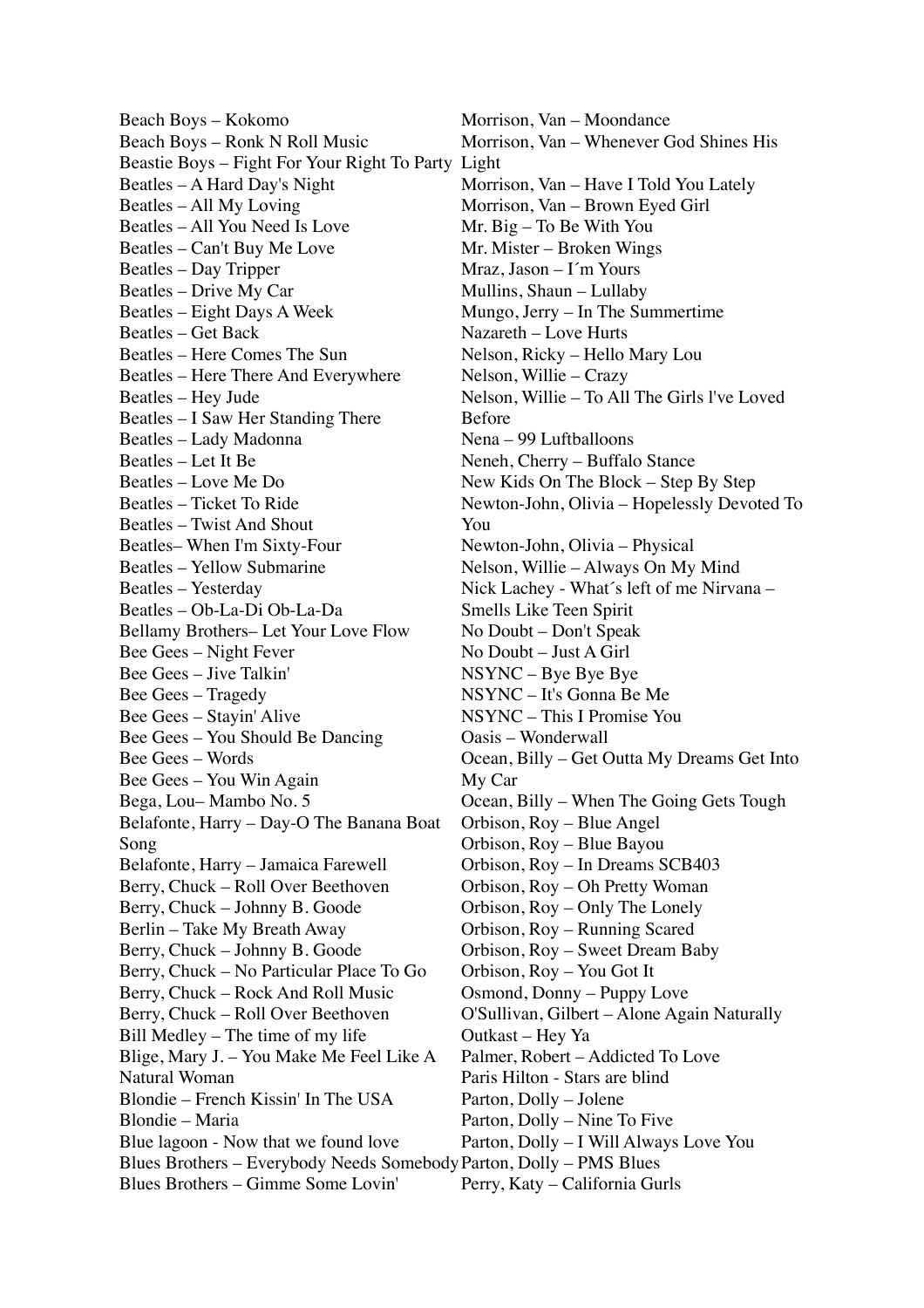Blues Brothers – Sweet Home Chicago Blunt, James – Your Beautiful Bolton, Michael – Love Is A Wonderful Thing Perry, Katy – Teenage Dream Bolton, Michael – When A Man Loves A Woman Bon Jovi– I'll Be There For You Bon Jovi – It's My Life Bon Jovi – Lay Your Hands On Me Bon Jovi – Livin' On A Prayer Bon Jovi – Runaway Bon Jovi – You Give Love A Bad Name Bon Jovi - Have a nice day Boone, Pat – Moon River Boone, Pat – Speedy Gonzales Bowie, David – China Girl Bowie, David – Lets Dance Branigan, Laura – Gloria Branigan, Laura – Self Control Brooks, Garth – If Tomorrow Never Comes Brown, James – I Feel Good Brown, James – Living In America Brown, James – Sex Machine Bublé ,Michael – Home Carey, Mariah – Against All Odds Carey, Mariah – All I Want For Christmas Is You Carey, Mariah – Emotions Carlisle, Belinda – Circle In The Sand Carlisle, Belinda – Heaven Is A Place On Earth Carmen, Eric – All By Myself Carpenters – Close To you Cascada – Everytime we touch Cassidy, Eva – Fields of gold CCR – Born On The Bayou CCR – Cotton Fields CCR – Down On The Corner CCR – Fortunate Son CCR – Green River CCR – Have You Ever Seen The Rain CCR – Hey Tonight CCR – I Heard It Through The Grapevine CCR – I Put A Spell On You CCR – Lodi CCR – Long As I Can See The Light CCR – Lookin' Out My Back Door CCR – Proud Mary CCR – Rain Throught The Jungle CCR – Suzie Q CCR – The Midnight Special CCR – Travelin' Band

Perry, Katy – Last Friday night Perry, Katy – Hot N Cold Perry, Katy – I kissed a girl Pet Shop Boys – Opportunities Let's Make Lots Of Money Pet Shop Boys – It's A Sin Pet Shop Boys – West End Girls Pet Shop Boys – What Have I Done To Deserve This Peter, Paul & Mary – Blowin' In The Wind Peter, Paul & Mary – If I Had A Hammer Peter, Paul & Mary – Leavin' On A Jet Plane Petty, Tom – American Girl Petty, Tom – Don't Come Around Here No More Petty, Tom – Free Falling Petty, Tom – Into The Great Wide Open Pickett, Wilson – In The Midnight Hour Pickett, Wilson – Mustang Sally Pink – Family Portrait Pink There – You Go Pink Floyd – Another Brick In The Wall Pink Floyd – Wish You Were Here Platters – Only You Platters – Smoke Gets In Your Eyes Platters – The Great Pretender Platters – Twilight Time Pointer Sisters – It's Raining Men Pointer Sisters – I'm So Excited Pointer Sisters – Neutron Dance Poison – Every Rose Has Its Thorn Police – Roxanne Police – Every Breath You Take Pretenders – Don't Get Me Wrong Prince – 1999 Prince – I Wanna Be Your Lover Prince – Kiss Prince – Little Red Corvette Prince – Purple Rain Prince – Raspberry Beret Prince – The Most Beautiful Girl In The World Proclaimers – I'm Gonna Be 500 Miles Procol Harum – Whiter Shade Of Pale Queen – Friends Will Be Friends Queen – I Want It All Queen – It's A Kind Of Magic Queen – We Are The Champions Queen – We Will Rock You Queen – Radio Ga Ga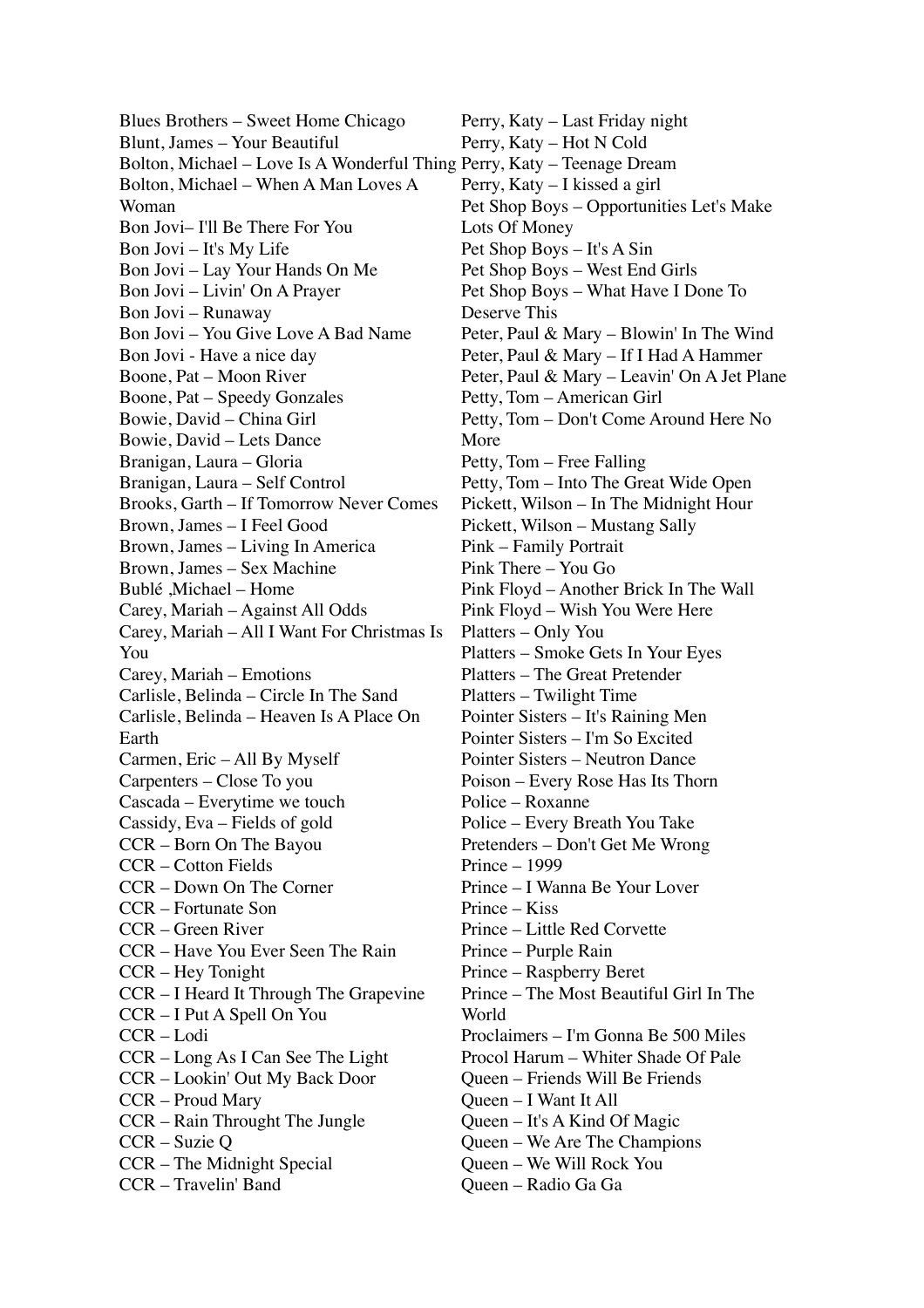CCR – Up Around The Bend CCR – Who'll Stop The Rain Cetera, Peter – Glory Of Love Chapman, Tracy – Fast Car Chapman, Tracy – Give Me One Reason Chapman, Tracy – New Beginning Chapman, Tracy – Talkin' 'Bout A Revolution REM – Everybody Hurts Cher – Believe Chicago – You're The Inspiration Charles, Ray – Hit The Road Jack Cocker,Joe – Unchain My Heart Cocker, Joe & Jennifer Warnes – Up Where We Belong Collins, Phil – You Can't Hurry Love Cher – Believe Cher – Shoop Shoop Song Cher– If I Could Turn Back Time Clapton, Eric – Cocaine Clapton, Eric – Layla Clapton, Eric – Wonderful Tonight Clarkson, Kelly – A Moment Like This Clarkson Kelly – Miss Independent Clarkson Kelly – Breakaway Cochran, Eddie – Summertime Blues Cocker, Joe – Unchain My Heart Cocker, Joe – You Can Leave Your Hat On Cohn, Marc – Walking In Memphis Coldplay - Speed of Sound Cole, Nat King – Mona Lisa Cole, Nat King – Unforgettable Cole, Nat King – When I Fall In Love Collins, Phil – Against All Odds Collins, Phil – You Can't Hurry Love Culture Club – Karma Chameleon Culture Club – Do You Really Want To Hurt Me Croce, Jim – I'll Have to Say I Love You With Rolling Stones – Time Is On My Side a Song Dayne, Taylor – Tell It To My Heart DeBurgh, Chris – The Lady In Red Deep Purple – Smoke On The Water Denver, John – Annie's Song Denver, John – Sunshine On My Shoulders Denver, John – Take Me Home Country Roads Depeche Mode – Just Can't Get Enough Depeche Mode – People Are People Depeche Mode – Personal Jesus Destiny's Child – Say My Name Destiny's Child – Survivor Diamond, Neil – Cracklin' Rose

Queen – The Show Must Go On Queen – Who Wants To Live Forever Rainbow – Since You've Been Gone Redding – Otis Sittin' On The Dock Of The Bay Rednex – Cotton Eye Joe REM – Losing My Religion REM – Man On The Moon REM – Shiny Happy People REO – Can't Fight This Feeling Richard, Cliff – Summer Holiday Richard, Cliff – We Don't Talk Anymore Richie, Lionel – All Night Long Richie, Lionel – Hello Richie, Lionel – Penny Lover Richie, Lionel – Say You Say Me Richie, Lionel – Stuck On You Richie, Lionel – Three Times A Lady Richie, Lionel – Dancing On The Ceiling Right Said Fred – Deeply Dippy Right Said Fred – I'm Too Sexy Righteous Brothers – Unchained Melody Rimes, LeAnn – Can't Fight The Moonlight Robinson, Smokey – Being With You Robyn – Do You Know Robyn – Do You Really Want Me Robyn – Show Me Love Rogers, Kenny – Gambler Rogers, Kenny & Dolly Parton – Islands In The Stream Rolling Stones – Angie Rolling Stones – As Tears Go By Rolling Stones – Let's Spend The Together Rolling Stones – Ruby Tuesday Rolling Stones – Start Me Up Rolling Stones – Under My Thumb Rolling Stones – Honky Tonk Woman Rolling Stones – I Can't Get No Satisfaction Rolling Stones – It's Only Rock And Roll Rolling Stones – Start Me Up Linda Ronstadt – When Will I Be Loved Ross, Diana – I'm Coming Out Ross, Diana – Upside Down Ross, Diana – Aint no mountain high enough Ross, Diana – Reach Out And Touch Roth, David – Lee Just A Gigolo Roxette – It Must Have Been Love Roxette – Listen To Your Heart Roxette – The Look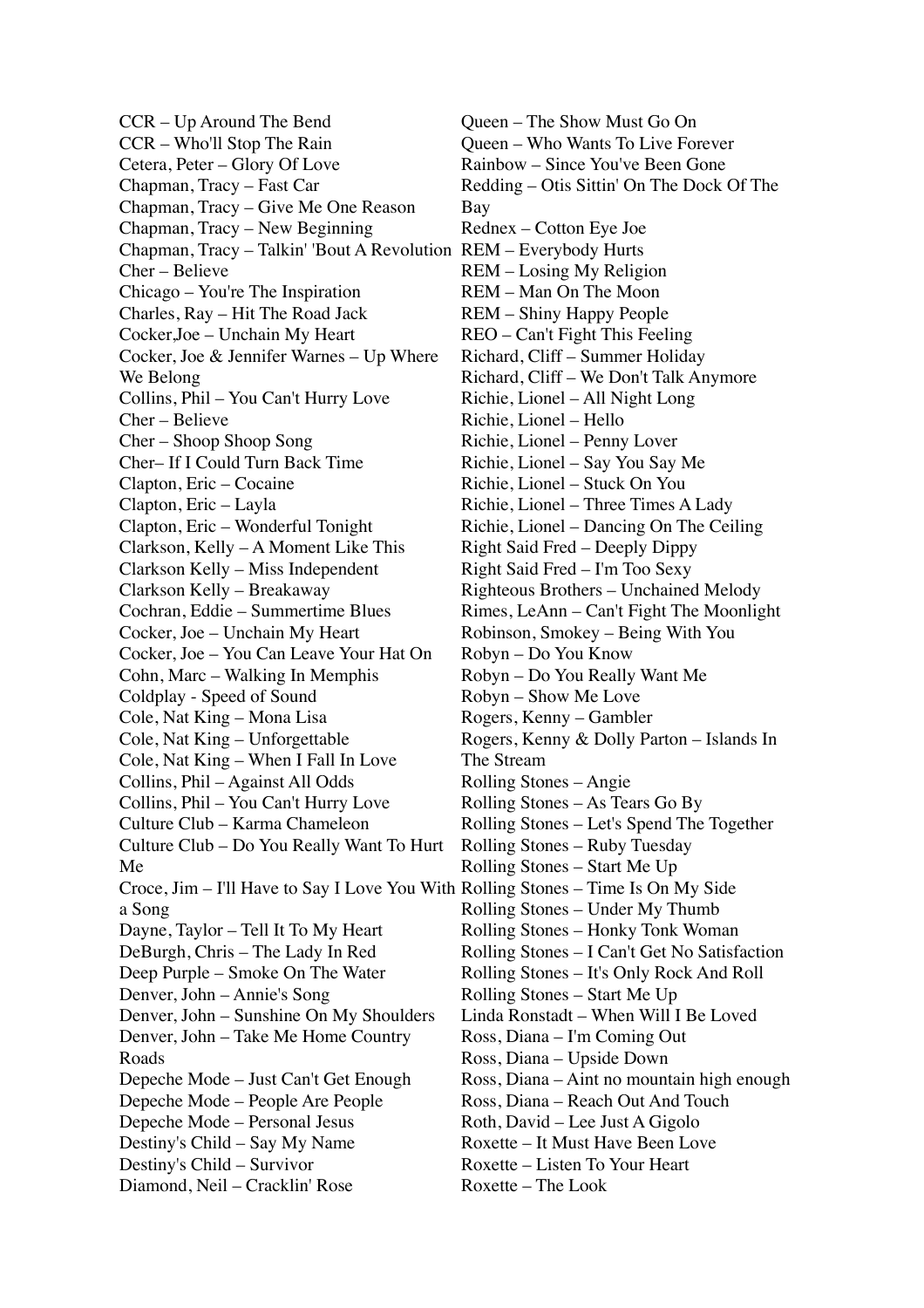Diamond, Neil – Do You Know The Way To San Jose Diamond, Neil – Happy Birthday Sweet Sixteen Diamond, Neil – Last Thing On My Mind Diamond, Neil – Spanish Harlem Diamond, Neil – You Don't Bring Me Flowers Salt N Pepa – Push It Dion, Celine – Because You Loved Me Dion, Celine – Have You Ever Been In Love Dion, Celine – I Drove All Night Dion, Celine – I'm Alive Dion, Celine – My Heart Will Go On Dion, Celine – The Power Of Love Dion, Celine – Think Twice Dire Straits – Money For Nothing Dire Straits – Sultans Of Swing Dj Bobo - Chihuahua DJ Ötzi - Hey Baby Domino, Fats – Blueberry Hill Domino, Fats– I Hear You Knockin' Doors– Light My Fire Dorsey, Lee – Working In A Coal Mine Dr. Hook– A Little Bit More Dylan, Bob – Knockin' On Heaven's Door Dylan, Bob – Lay Lady Lay Dylan, Bob – Like A Rolling Stone Dylan, Bob – Positively 4th Street Dylan, Bob – Rainy Day Women Dylan, Bob – Subterranean Homesick Blues Dylan, Bob – Tangled Up In Blue Dylan, Bob – Times They Are Changin' Eagle Eye Cherry – Save Tonight Drifters – Under The Boardwalk Eagles – Heartache Tonight Eagles – Desperado Eagles – Hotel California Eagles – Love Will Keep Us Alive Eagles – New Kid In Town Eagles – Take It Easy Earth, Wind & Fire – Let's Groove ELO – Hold On Tight Elvis – A Little Less Conversation Elvis– Burning Love Elvis – Johnny B. Goode Elvis – Jailhouse Rock (Key Of D) Elvis – Moody Blue Elvis – Return To Sender (E Flat) Elvis – Shake Rattle And Roll Elvis – Such A Night Elvis – Suspicious Minds Elvis – Teddy Bear

Roxette – Wish I Could Fly Roxy Music – Jealous Love Sade – Hang On To Your Love Sade – Smooth Operator Sade – Your Love Is King Salt N Pepa – Let's Talk About Sex Santana – Maria Maria Savage Garden – Affirmation Savage Garden – Animal Song Savage Garden – I Knew I Loved You Savage Garden – Truly Madly Deeply Sayer, Leo – More Than I Can Say Sayer, Leo – When I Need You Sayer, Leo – You Make Me Feel Like Dancing Schnappi - Das kleine krokodil Scorpions – Wind Of Change Seal – Don't Cry Seal – Fly Like An Eagle Seal – Kiss From A Rose Secada, Jon – Just Another Day Sedaka, Neil – Calendar Girl Sedaka, Neil – Happy Birthday Sweet Sixteen Sedaka, Neil – Laughter In The Rain Sedaka, Neil – Oh Carol Sedaka, Neil – One Way Ticket To The Blues Shaggy – Oh Carolina Shaggy feut Beyonce – Baby Boy Shakira - Waka Waka Shakira – Underneath Your Clothes Shakira – Whenever Wherever Shakira feat. Wyclef Sean - Hips don´t lie Showtunes – Singing In The Rain Showtunes – Cabaret The Money Song Showtunes – Hello Dolly Hello Dolly Showtunes – My Fair Lady I Could Have Danced All Night Showtunes – Oklahoma Oh What A Beautiful Morning Showtunes – Porgy & Bess Summertime Showtunes – Annie Tomorrow Showtunes – Fiddler On The Roof If I Was A Rich Man Showtunes – Sound Of Music Do Re Mi Showtunes – Sound Of Music My Favorite Things Showtunes – Sound Of Music Sixteen Going On Seventeen Showtunes – Sound Of Music Sound Of Music Seger, Bob – Old Time Rock N Roll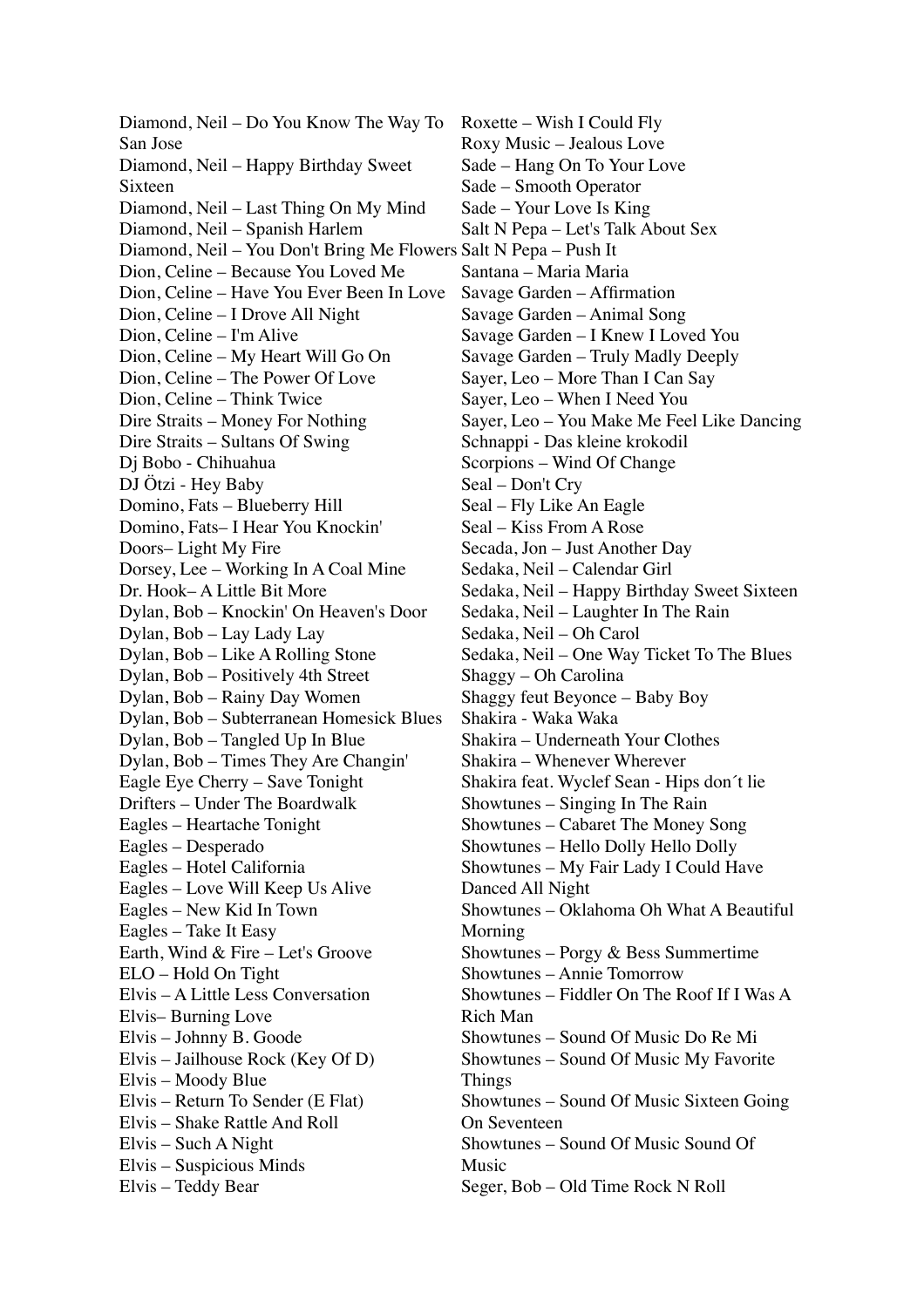Elvis – That's All Right Elvis – Viva Las Vegas Emilia – Big Big World Eminem – Cleanin' Out My Closet Erasure – Chains Of Love Eurythmics – Sweet Dreams Evanescence – My Immortal Extreme – More than words Flack, Roberta – Killing Me Softly Fleetwood Mac – Don't Stop Foreigner – I Want To Know What Love Is Frey, Glenn – The Heat Is On Fugees – Killing Me Softly Furtado, Nelly – I'm Like A Bird Garland, Judy – Over The Rainbow Gaye, Marvin – Mercy Mercy Me Gaye, Marvin – Sexual Healing Gaye, Marvin – What's Goin' On Gaynor, Gloria – I Will Survive Glee - Don´t stop Believin´ Gnarls Barkley - Crazy Grease Look – At Me I'm Sandra Dee Grease – Rock N' Roll Is Here To Stay Grease – Sandy Grease – We Go Together Guetta, David – Titanium Guns N Roses – Paradise City Guns N Roses – Knockin' On Heaven's Door Guns N Roses – November Rain Guns N Roses – Sweet Child O Mine Haddaway – What Is Love Haley, Bill – Rock Around The Clock Haley, Bill – See You Later Alligator Haley, Bill – Shake Rattle And Roll Hammond, Albert – It Never Rains In Southern California Hanson – MMM Bop Harrison, George – Got My Mind Set On You Sinatra, Frank – Come Rain Or Come Shine Henley, Don – Heart Of The Matter Henley, Don – The Boys Of Summer Hill, Faith – This Kiss Hill, Dan – Sometimes When We Touch Heart – All I Wanna Do Is Make Love To You Sinatra, Frank – I Get A Kick Out Of You Holly, Buddy – Be Bop Alula Holly, Buddy – Bo Diddley Holly, Buddy – Peggy Sue Hornsby, Bruce – The Way It Is Hot Chocolate – You Sexy Thing Houston, Whitney – All At Once All

Elvis – Teddy Bear

Houston, Whitney – Didn't We Almost Have It Sinatra, Frank – Someone To Watch Over Me Simon & Garfunkel – Mrs. Robinson Simon & Garfunkel – 50 Ways To Leave Your Lover Simon & Garfunkel – 59th Street Bridge Song Simon & Garfunkel – A Hazy Shade Of Winter Simon & Garfunkel – America Simon & Garfunkel – April Come She Will Simon & Garfunkel – Bridge Over Troubled Water Simon & Garfunkel – Cecilia Simon & Garfunkel – El Candor Pasa Simon & Garfunkel – Graceland Simon & Garfunkel – Homeward Bound Simon & Garfunkel – I Am A Rock Simon & Garfunkel – Kodachrome Simon & Garfunkel – Me And Julio Simon & Garfunkel – Scarborough Fair Simon & Garfunkel – Slip Slidin' Away Simon & Garfunkel – The Boxer Simon & Garfunkel – The Sound Of Silence Simon & Garfunkel – You Can Call Me Al Simon, Carly – Coming Around Again Simon, Carly – Nobody Does It Better Simon, Carly – You're So Vain Simple Minds – Alive And Kicking Simple Minds – Don't You Forget About Me Simple Minds – Sanctify Yourself Simply Red – Holding Back The Years Simply Red – If You Don't Know Me By Now Simply Red – Stars Sinatra & Bono – I've Got You Under My Skin Sinatra, Frank – All Of Me Sinatra, Frank – Anything Goes Sinatra, Frank – Chicago Sinatra, Frank – Come Fly With Me Sinatra, Frank – Don't Get Around Much Anymore Sinatra, Frank – Fly Me To The Moon Sinatra, Frank – For Once In My Life Sinatra, Frank – I Love Paris Sinatra, Frank – It Was A Very Good Year Sinatra, Fran – k Love And Marriage Sinatra, Frank – My Way Sinatra, Frank – New York New York Sinatra, Frank – Pennies From Heaven Sinatra, Frank – Spanish Eyes

Seger, Bob – Old Time Rock N Roll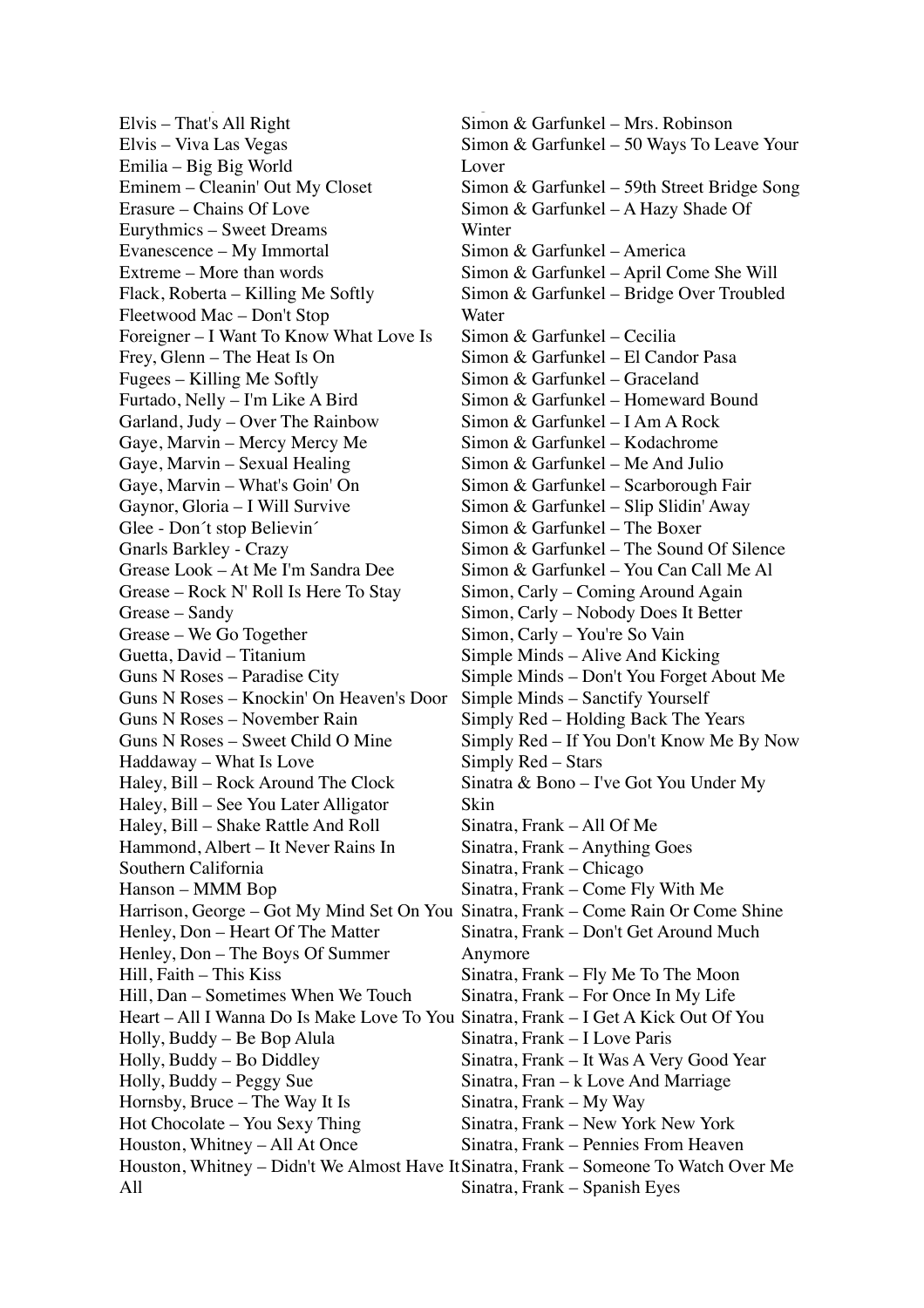Houston, Whitney – How Will I Know Houston, Whitney – I Have Nothing Houston, Whitney – I Will Always Love You Houston, Whitney – I'm Every Woman Houston, Whitney – I'm Your Baby Tonight Houston, Whitney – It's Not Right But It's Okay Houston, Whitney – My Love Is Your Love Houston, Whitney – One Moment In Time Houston, Whitney – Saving All My Love For You Houston, Whitney – The Greatest Love Of All Sinatra, Frank & Nancy – Something Stupid Humperdinck, Engelbert – Mona Lisa Humperdinck, Engelbert – Quando Quando Humperdinck, Engelbert – Release Me Humperdinck, Engelbert – Spanish Eyes Idol, Billy – Dancing With Myself Idol, Billy – Hot In The City Idol, Billy – Mony Mony Idol, Billy – White Wedding Imbruglia, Natalie – Torn Irish – Whiskey In The Jar Irish Songs – Danny Boy Iron Maiden – Run To The Hills Isaak, Chris – Somebody's Crying Isaak, Chris – Wicked Game Inner Circle – Sweat Jackson, Michael – Bad Jackson, Michael – Beat It Jackson, Michael – Ben Jackson, Michael – Billie Jean Jackson, Michael – Black Or White Jackson, Michael – Don't Stop Till You Get Enough Jackson, Michael – Earth Song Jackson, Michael – Gone Too Soon Jackson, Michael – Heal The World Jackson, Michael – I Just Can't Stop Loving You Jackson, Michael – Man In The Mirror Jackson, Michael – Remember The Time Jackson, Michael – Rock With You Jackson, Michael – Rockin' Robin Jackson, Michael – The Way You Make Me Feel Jackson, Michael – Thriller Jackson, Michael – Will You Be There Jackson, Michael – You Are Not Alone Jackson, Michael – You Rock My World Jackson, Michael & Paul McCartney – The Girl Is Mine

Sinatra, Frank – Strangers In The Night Sinatra, Frank – Summer Wind Sinatra, Frank – That's Life Sinatra, Frank – The Lady Is A Tramp Sinatra, Frank – The Way You Look Tonight Sinatra, Frank – They Can't Take That Away From Me Sinatra, Frank – Come Fly With Me Sinatra, Frank – Fly Me To The Moon Sinatra, Frank – New York New York Sinatra, Frank – You Make Me Feel So Young Sinatra, Nancy – These Boots Are Made For Walkin' Sinatra, Nancy & Lee Hazelwood – Jackson Sixpence None The Richer – Kiss me Skid Row – I Remember You Slade – Run Away Sledge, Percy – Warm And Tender Love Sledge, Percy – My Girl Sledge, Percy – When A Man Loves A Woman Sly & The Family Stone – Family Affair Smith, Will – Gettin Jiggy Wit It Smith, Will – Wild Wild West Smith, Will – Men In Black Sonny & Cher – I Got You Babe Sister Sledge – We are Family Skifs, Björn – Hooked on a feeling Spears, Britney – Baby One More Time Spears, Britney – Oops I Did It Again Spears, Britney – Stronger Spears, Britney – Sometimes Spears, Britney – You Drive Me Crazy Spears, Britney – Born to make you happy Spice Girls – Say Tou'll Be There Spice Girls – Spice Up Your Life Spice Girls – Wannabe Springfield, Dusty – I Only Want To Be With You Springfield, Dusty – You Don't Have To Say You Love Me Springsteen, Bruce – Bobby Jean Springsteen, Bruce – Born In The USA Springsteen, Bruce – Born To Run Springsteen, Bruce – Cover Me Springsteen, Bruce – Dancing In The Dark Springsteen, Bruce – Glory Days Springsteen, Bruce – Hungry Heart Springsteen, Bruce – I'm On Fire Springsteen, Bruce – My Hometown Springsteen, Bruce – Streets Of Philadelphia

Sinatra, Frank – Spanish Eyes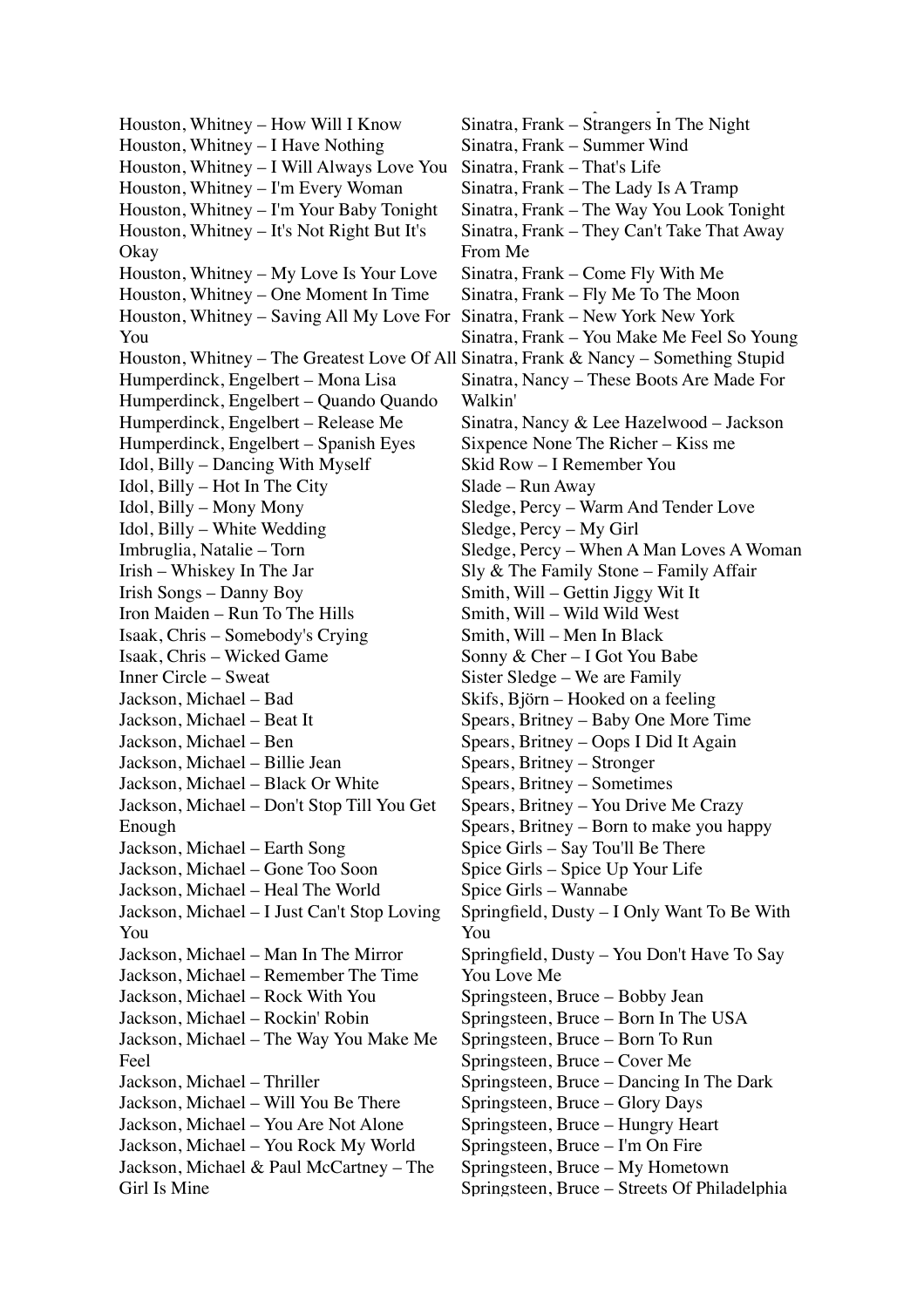James Blunt - Your beautiful Jamiroqual – Virtual Insanity Jesus Christ Superstar – I Don't Know How To Love Him Joel, Billy – Just The Way You Are Joel, Billy – Piano Man Joel, Billy – Uptown Girl Joan Jet – t I Love Rock N Roll John, Elto – n Bennie And The Jets John, Elton – Candle In The Wind John, Elton – Crocodile Rock John, Elton – Daniel John, Elton – Don't Let The Sun Go Down On Standard – Down By The Riverside Me John, Elton – Goodbye Yellow Brick Road John, Elton – Honky Cat John, Elton – I Don't Wanna Go On With You Standard – Ol' Man River Like This John, Elton – I Guess That's Why They Call It Standard – Santa Lucia The Blues John, Elton – I'm Still Standing John, Elton – Kiss The Bride John, Elton – Made In England John, Elton – Nikita John, Elton – Rocket Man John, Elton – Sacrifice John, Elton – Sad Songs John, Elton – Saturday Night's Alright For Fighting John, Elton – Simple Life John, Elton – Something About The Way John, Elton – Sorry Seems To Be The Hardest Status Quo – Whatever You Want Way John, Elton – The One John, Elton – Your Song John, Elton & Kiki Dee – Don't Go Breaking My Heart John, Elton & Kiki Dee – True Love Jones, Howard – Things Can Only Get Better Stevens, Cat – Hard Headed Woman Jones, Tom – Green Green Grass Of Home Jones, Tom – It's Not Unusual Jones, Tom – She's A Lady Jones, Tom – What's New Pussycat Joplin, Janis – Me And Bobby McGee Joplin, Janis – Mercedes Benz Katy Perry - Hot N cold Katy Perry - California Gurls Katy Perry - Teenage dream KC & The Sunshine Band – Get Down Tonight KC & The Sunshine Band – That's The Way I Stewart, Rod – Forever Young

Stan, Alexandra – Mr Saxobeat Stanard – Singing In The Rain Standard – A Child Is Born Standard – Alexander's Ragtime Band Standard – All Of Me Standard – Amazing Grace Standard – America Standard – America The Beautiful Standard – America The Beautiful Standard – Clementine Standard – Cotton Fields Standard – Danny Boy Standard – Happy Birthday To You Standard – Happy Days Are Here Again Standard – My Bonnie Standard – On The Sunny Side Of The Street Standard – Satin Doll Standard – Someone To Watch Over Me Standard – Stardust Standard – Summertime Standard – Summerwind Standard – We Are The World Standard – When The Saints Go Marching In Standard – You Are My Sunshine Stansfield, Lisa – All Around The World Status Quo – In The Army Now Status Quo – What You're Proposing Status Quo – Marguerita Time Status Quo – Caroline Status Quo – Rockin' All Over The World Stevens, Cat – Morning Has Broken Stevens, Cat – Another Saturday Night Stevens, Cat – Can't Keep It In Stevens, Cat – Father And Son Stevens, Cat – Moonshadow Stevens, Cat – Oh Very Young Stevens, Cat – Peace Train Stevens, Cat – Ready Stevens, Cat – Wild World Stewart, Rod – Baby Jane Stewart, Rod – Cigarettes And Alcohol Stewart, Rod – Do You Think I'm Sexy Stewart, Rod – Downtown Train Stewart, Rod – Every Beat Of My Heart Stewart, Rod – First Cut Is The Deepest

 $\mathbf{S}$  ,  $\mathbf{S}$  ,  $\mathbf{S}$  ,  $\mathbf{S}$  ,  $\mathbf{S}$  ,  $\mathbf{S}$  ,  $\mathbf{S}$  ,  $\mathbf{S}$  ,  $\mathbf{S}$  ,  $\mathbf{S}$  ,  $\mathbf{S}$  ,  $\mathbf{S}$  ,  $\mathbf{S}$  ,  $\mathbf{S}$  ,  $\mathbf{S}$  ,  $\mathbf{S}$  ,  $\mathbf{S}$  ,  $\mathbf{S}$  ,  $\mathbf{S}$  ,  $\mathbf{S}$  ,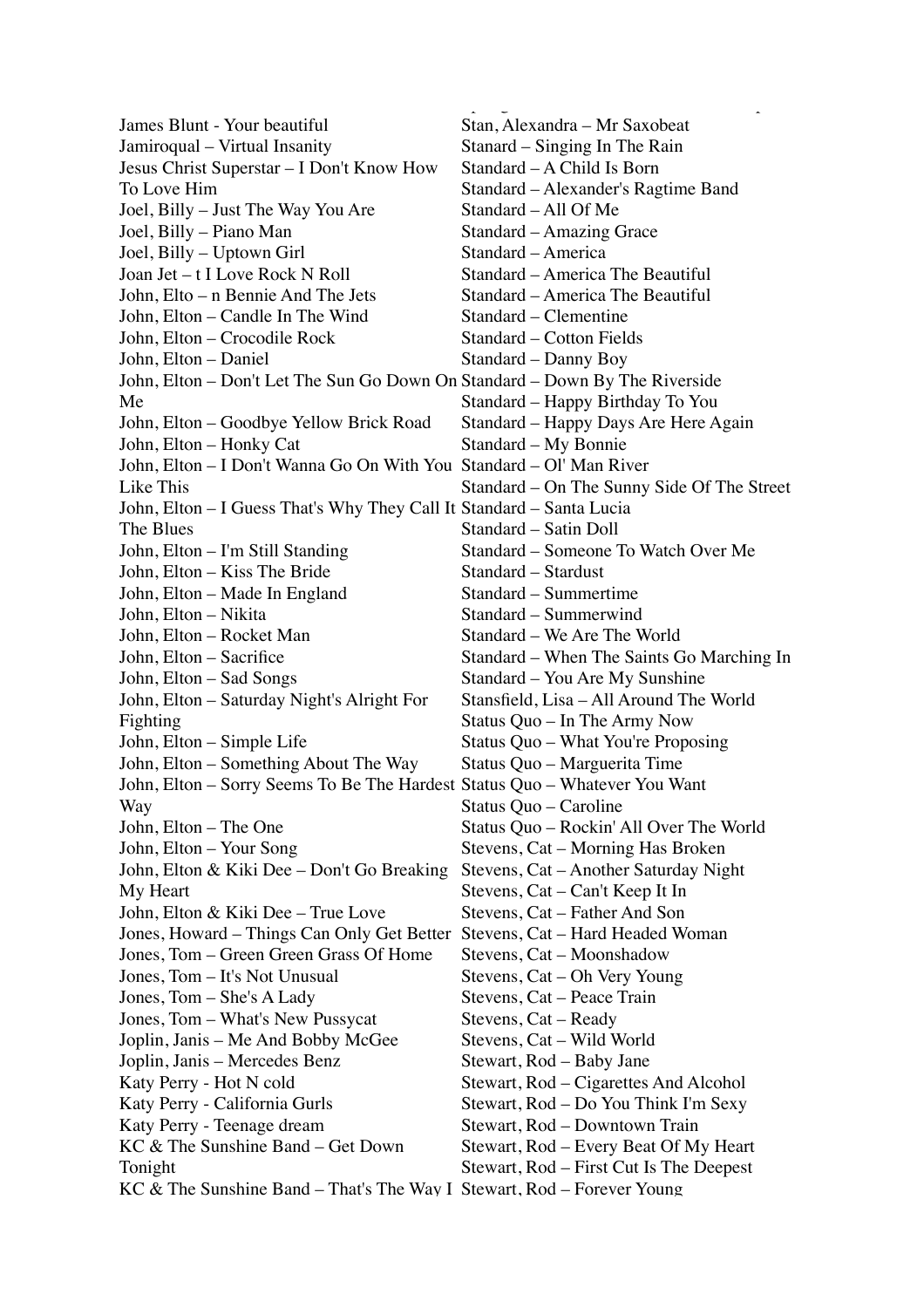Like It Keating, Ronan – Lovin Each Day Kesha - Tic Toc Kershaw, Nik – I Won't Let The Sun Go Down Stewart, Rod – I Don't Want To Talk About It On Me Keys Alicia – Empire State of mind Keys, Alicia – A Woman's Worth Keys, Alicia – Fallin' Kelly, R – Believe I can fly Kiah – My neck , my back King, Ben E. – Stand By Me Kiss – I Was Made For Loving You Kiss – Rock And Roll All Night Kiss – Lick It Up Kool & The Gang – Get Down On It Kool & The Gang – Ladies Night Kravitz, Lenny – American Woman Kravitz, Lenny – Are You Gonna Go My Way Mine Kravitz, Lenny – It Ain't Over 'Til It's Over LaBelle, Patti – Lady Marmalade Lady Gaga – Bad Romance Lady Gaga – Born this way Lady Gaga - Alejandro Lady Gaga - Pokerface Lady Gaga - Telephone Las Ketchup – Ketchup Song Latin - Iglesias, Julio – A Veces Ut A Eces Latin - Iglesias, Julio – Abrazame Latin - Martin, Ricky – La Copa De La Vida Latin - Martin, Ricky – Livin' La Vida Loca Lauper, Cyndi – Girls Just Wanna Have Fun Lauper, Cyndi – True Colors Lavigne, Avril – Complicated Lavigne Avril – Skaterboy Lee Peggy – Fever David lee Roth – Just A Gigolo Led Zeppelin – Stairway To Heaven Lennon, John – Imagine Lennon, John – Instant Karma Lennon, John – Jealous Guy Lennon, John – Stand By Me Lennon, John – Starting Over Lennon, John – Watching The Wheels Lennon, John – Woman Lennox, Annie – Sweet Dreams Lennox, Annie – Walking On Broken Glass Lennox, Annie – Why Lennox, Annie – Would I Lie To You Lennox, Annie & Al Green – Put A Little Love In Your Heart Level 42 – Lessons In Love

 $\mathcal{L}(\mathcal{L}) = \mathcal{L}(\mathcal{L})$  and the Sunshine Band – That's The Way I

Stewart, Rod – Have I Told You Lately Stewart, Rod – Having A Party Stewart, Rod – Hot Legs Stewart, Rod – Love Touch Stewart, Rod – Maggie May Stewart, Rod – Oh No Not My Baby Stewart, Rod – Ooh La La Stewart, Rod – People Get Ready Stewart, Rod – Rhythm Of My Heart Stewart, Rod – Sailing Stewart, Rod – Some Guys Have All The **Luck** Stewart, Rod – This Old Heart Of Mine Stewart, Rod – Tonight's The Night Stewart, Rod – You're In My Heart Stewert, Rod & Ron – Isley This Old Heart Of Sting – Fields Of Gold Sting – If You Love Somebody Set Them Free Streisand, Barbara – Evergreen Streisand, Barbara – Guilty Streisand, Barbara – People Streisand, Barbara – Woman In Love Streisand, Barbara & Maurice Gibb – Guilty Summer, Donna – On The Radio Summer, Donna – Hot Stuff Summer, Donna – She Works Hard For The Money Sugarbabes - Push the button Supertramp – Breakfast In America Supertramp – Give A little Bit Supertramp – It's Raining Again Supertramp – Take The Long Way Home Supertramp – The Logical Song Survivor – Eye Of The Tiger Sweet Ballroom – Blitz Timberlake, Justin – Cry Me A River Toto – Rosanna Travolta, John & Olivia – You're The One That I Want Tracy Mccoy Feat Bruno mars - Billionaire Tyler, Bonnie – It's A Heartache UB40 – Red Red Wine Ugly Kid Joe – Cat´s in the cradle Urban, Keith – Somebody Like You USA – For Africa We Are The World Valens, Richie – La Bamba Village People – YMCA Warwick, Dionne – Anyone Who Had A Heart Warwick, Dionne – Do You Know The Way

Stewart, Rod – Forever Young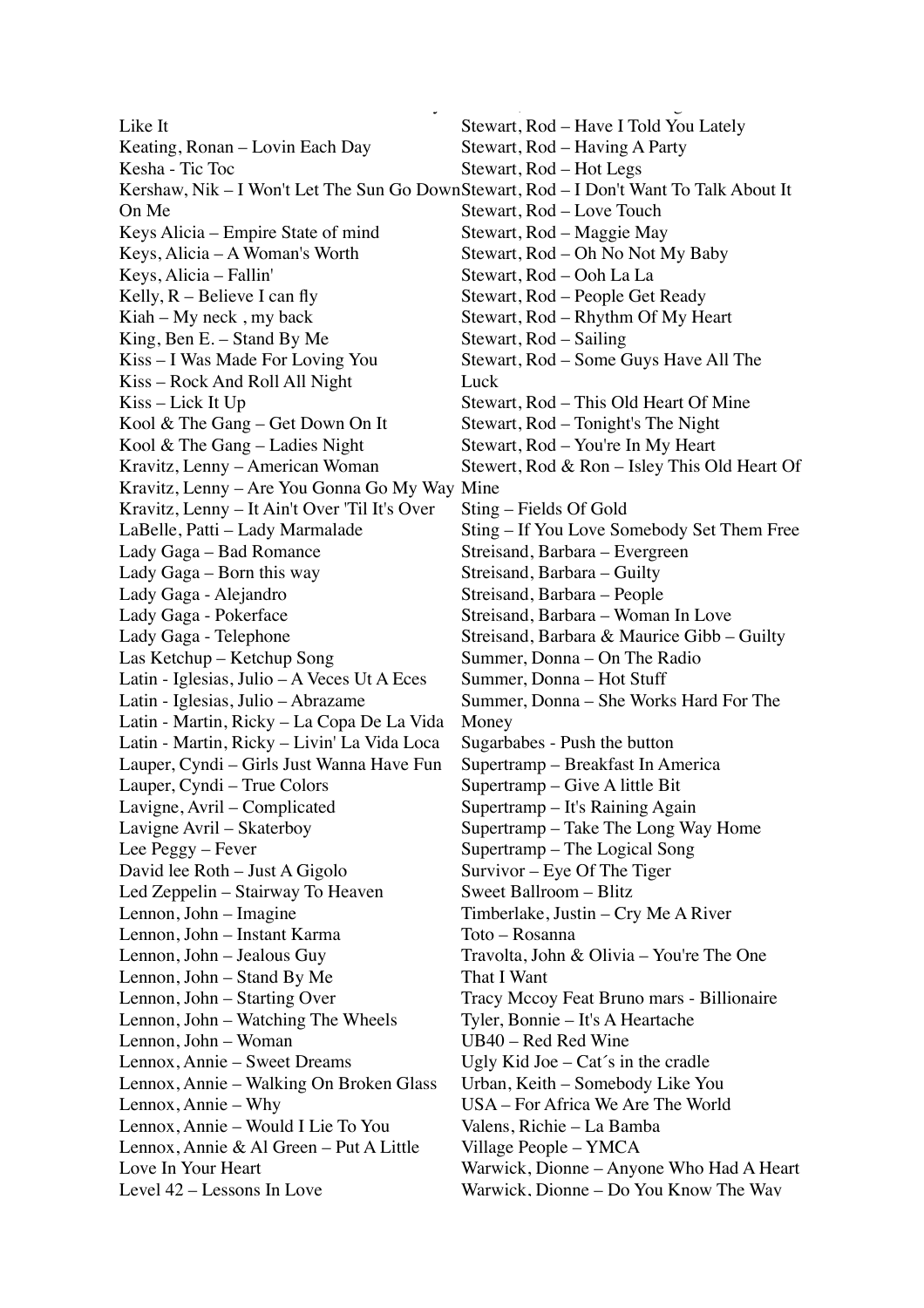Lewis, Jerry Lee – Great Balls Of Fire Lewis, Jerry Lee – Whole Lotta Shakin Goin On Little Richard – Good Golly Miss Molly Little Richard – Lucille Little Richard – Tutti Frutti Little Richard – Ready Teddy Lopez, Jennifer – Waiting For Tonight Lopez, Jennifer – If You Had My Love Lopez, Jennifer – Jenny From The Block Lordi - Hard rock halleluja Lou Bega – Mambo Number Five Los Del Rio – Macarena Los Lobos – La Bamba Lucas Prata - And she said M People – Moving On Up Madness – Our House Madonna – American Life Madonna – Hollywood Madonna – American Pie Madonna – Angel Madonna – Beautiful Stranger Madonna – Borderline Madonna – Die Another Day Madonna – Don't Cry For Me Argentina Madonna – Express Yourself Madonna – Frozen Madonna – Hanky Panky Madonna – Holiday Madonna – I'll Remember Madonna – Into The Grove Madonna – La Isla Bonita Madonna – Like A Prayer Madonna – Like A Virgin Madonna – Lucky Star Madonna – Material Girl Madonna – Music Madonna – Nothing Really Matters Madonna – Open Your Heart Madonna – Papa Don't Preach Madonna – Physical Attraction Madonna – Rain Madonna – Ray Of light Madonna – Secret Madonna – The Power Of Goodbye Madonna – This Used To Be My Playground Madonna – True Blue Madonna – Vouge Madonna – What It Feels Like For A Girl Madonna – You'll See Mamas & The Papas – California Dreamin'

To San Jose Warwick, Dionne – Don't Make Me Over Warwick, Dionne – Heartbreaker Warwick, Dionne – I Say A Little Prayer Warwick, Dionne – I'll Never Fall In Love Again Warwick, Dionne – That's What Friends Are For Warwick, Dionne – Walk On By Warwick, Dionne & The Spinners – Then Came You Westlife – Swear It Again Westlife – World Of Our Own Westlife – When You Say Nothing At All Westlife - You raise me up Wet Wet – Love Is All Around Wham – Careless Whisper Wham – Wake Me Up Before You Go Go Wham – Freedom White, Barry – Can't Get Enough Of Your Love White, Barry – Never Never Gonna Give You Up Withers Bill – Aint No Sunshine Whitesnake – Fool For Your Lovin Whitesnake – Here I Go Again Williams, Robbie – Angels Williams, Robbie – Millennium Robbie Williams – Feel Andy Williams – Moon River Winwood, Steve – Higher Love Winwood, Steve – Roll With It Withers, Bill – Ain't No Sunshine Wonder, Stevie – Don't You Worry 'Bout A Thing Wonder, Stevie – For Once In My Life Wonder, Stevie – For Your Love Wonder, Stevie – I Just Called To Say I Love You Wonder, Stevie – Isn't She Lovely Wonder, Stevie – Part-Time Lover Wonder, Stevie – Superstition Wonder, Stevie – You Are The Sunshine Of My Life Xmas – Jingle Bells Xmas – Silent Night Xmas – We Wish You A Merry Christmas Xmas – White Christmas Xmas – Band Aid Do They Know It's Christmas Xmas – Feliciano, Jose Feliz Navidad

Warwick, Dionne – Do You Know The Way